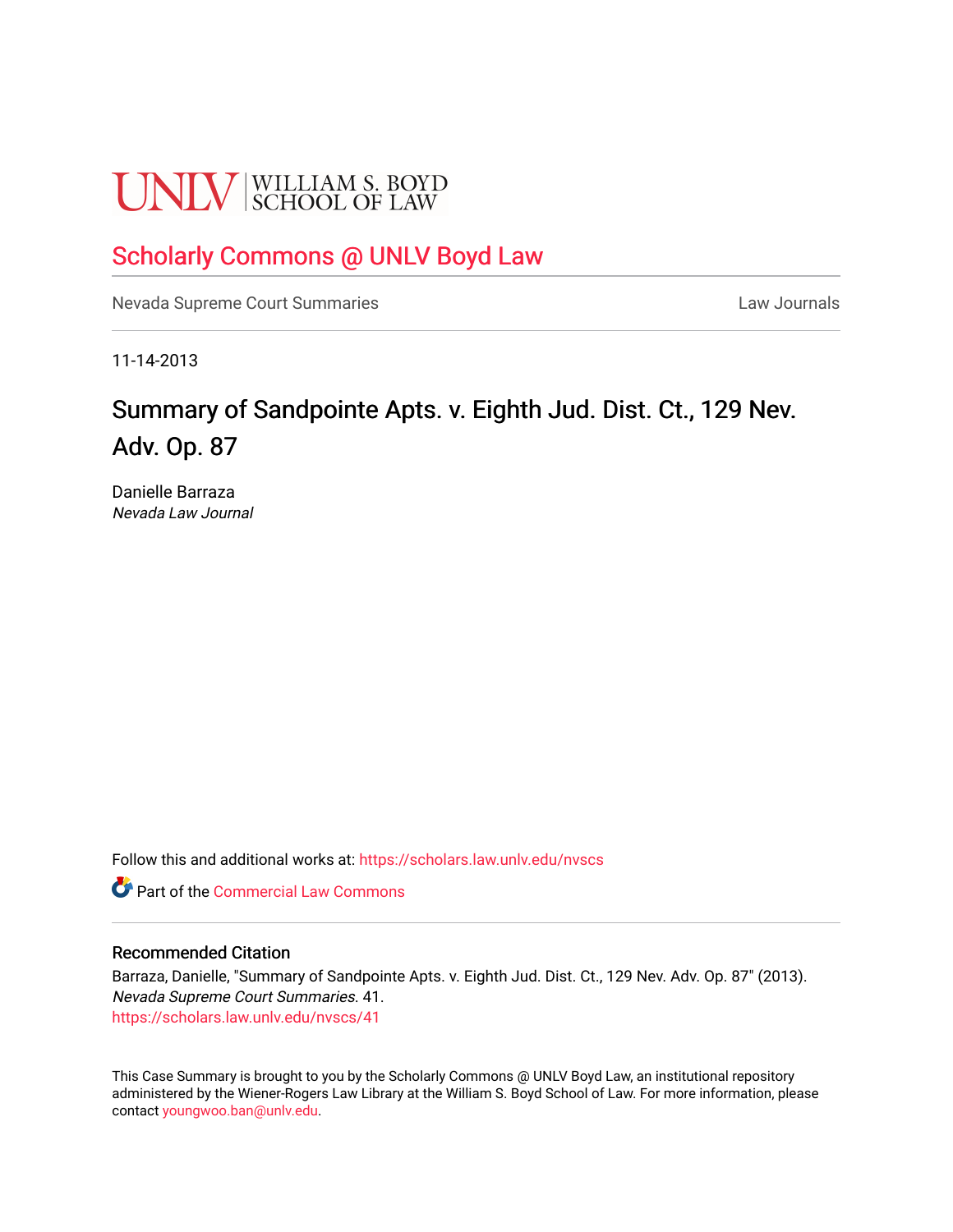*Sandpointe Apts. v. Eighth Jud. Dist. Ct.*, 129 Nev. Adv. Op. 87 (Nov. 14, 2013) 1

# COMMERCIAL LAW: RETROACTIVE APPLICATION OF NRS 40.459(1)(c)

### **Summary**

The Court determined two issues: (1) whether NRS  $40.459(1)(c)$  is a new statute that impacts vested rights; and (2) whether, pursuant to the language in Assembly Bill 273 ("A.B. 273") regarding the effective date of NRS  $40.459(1)(c)$ , the statute may apply retroactively.

# **Disposition**

NRS 40.459(1)(c) is a new statute that impacts vested rights; therefore, it may not apply retroactively unless such intent was clearly manifested by the Legislature. Language in A.B. 273 indicates the statute may not apply retroactively, and there is no clear or strong evidence supporting application of the statute retroactively. Thus, NRS  $40.459(1)(c)$  only applies prospectively to loans entered into after June 10, 2011.

# **Factual and Procedural History**

In 2007, Silver State Bank issued a loan to Sandpointe Apartments, for the construction of an apartment complex. Silver State Bank held the Note and Deed of Trust, which contained a power of sale provision. In 2008, the Nevada Financial Institutions Division closed Silver State Bank and appointed the Federal Deposit Insurance Corporation (FDIC) as the loan's receiver. In 2009, Sandpointe defaulted on the loan. The FDIC then sold the loan and the guarantee to Multibank in 2010. Multibank transferred its interest in the loan and the guarantee to its wholly owned subsidiary, CML-NV Sandpointe, a single purpose entity created by Multibank to facilitate and pursue collections on the loan. CML-NV held a trustee's sale under the deed of trust's power of sale provision, at which CML-NV purchased the property securing the loan for a credit bid of \$1,440,000. CML-NV subsequently sued Sandpointe for deficiency and breach of guaranty.

In 2011, the Nevada Legislature passed A.B. 273, which limits the amount of a deficiency judgment that a successor in interest can recover. The district court held that A.B. 273 only applies to loans entered into after June 10, 2011, and accordingly granted CML-NV's request for summary judgment. Sandpointe appealed, arguing that applying AB 273 in this instance would not constitute retroactive operation of the statute, and that even if it would, A.B. 273 allows for retroactive application.

# **Discussion**

# *Policy underlying A.B. 273 and NRS 40.459(1)(c)*

Nevada's real estate market experienced a downturn with the recent recession, leading to a large secondary market in which various entities, including collection companies, would purchase distressed loans at great discounts. The entities would later foreclose on the collateral

<sup>&</sup>lt;sup>1</sup> By Danielle Barraza.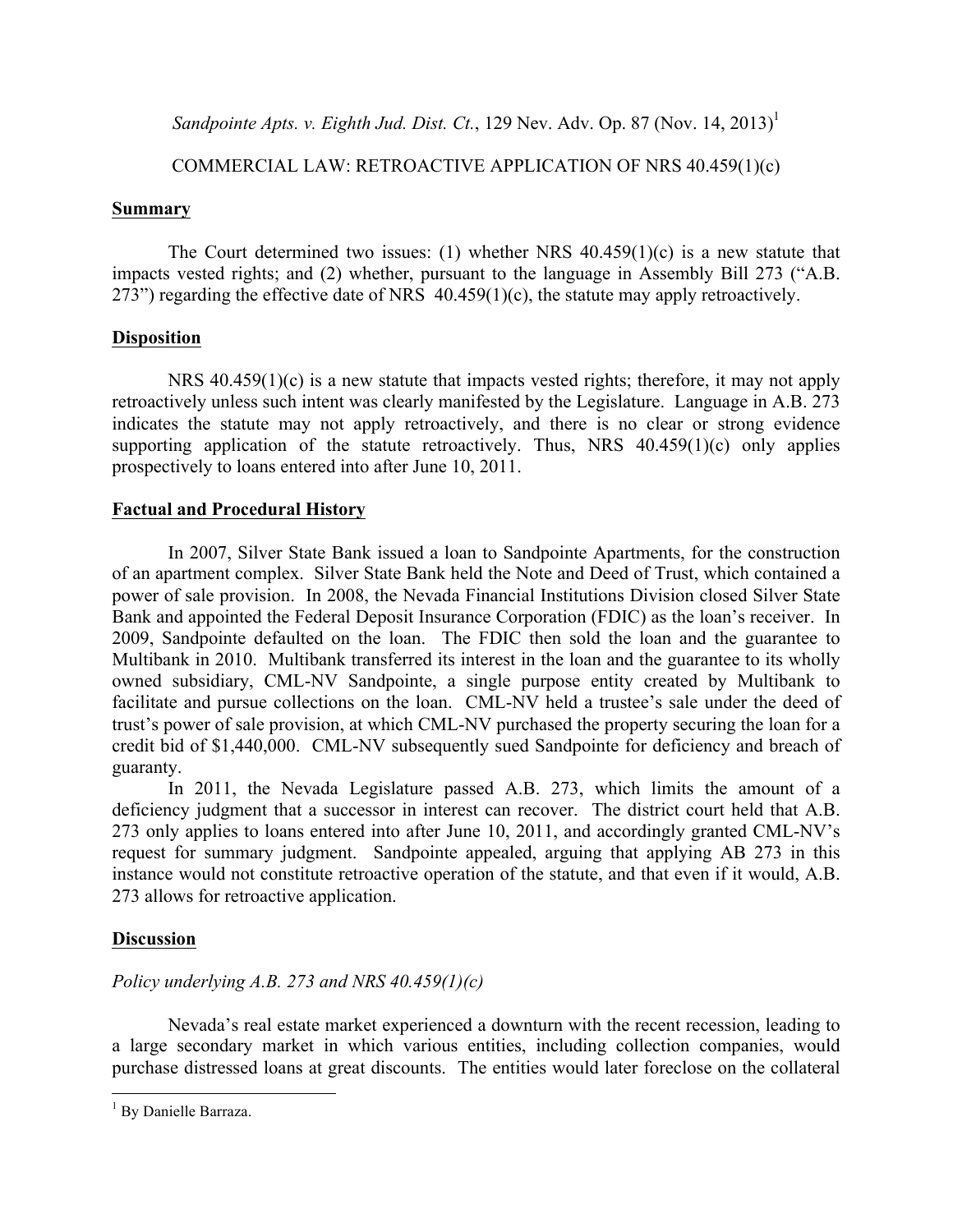and pursue deficiency judgments against the debtors and guarantors based upon the full indebtedness.<sup>2</sup> This activity led to A.B. 273, which became law following the 2011 legislative session and is codified, in pertinent part, in NRS 40.459. The statute provides that "[i]f a person seeking the judgment acquired the right to obtain the judgment from a person who previously held that right," then the person seeking the judgment may only recover

> the amount by which the amount of the consideration paid for that right exceeds the fair market value of the property sold at the time of sale or the amount for which the property was actually sold, whichever is greater, with interest from the date of sale and reasonable costs[ $.$ ]<sup>3</sup>

The intent of A.B. 273 was to prevent a creditor from profiting from a judgment in excess of the amount the creditor originally paid for the right to pursue such a judgment.<sup>4</sup> This would discourage creditors from purchasing notes or mortgages at deep discounts and encourage creditors to negotiate with borrowers directly..

#### *NRS 40.459(1)(c)'s retroactive effect*

Unless it is clear that the drafters intended for a statute to apply retroactively, courts will presume substantive statutes only apply prospectively.<sup>5</sup> This presumption comes from a policy of fairness, as "individuals should have an opportunity to know what the law is and to conform their conduct accordingly; settled expectations should not be lightly disrupted."6 Additionally, the law fosters creativity in endeavors when people are confident about the legal consequences of their actions.<sup>7</sup>

In analyzing whether applying a new statute would constitute retroactive operation, courts consider "fundamental notions of fair notice, reasonable reliance, and settled expectations."<sup>8</sup> A statute acts retroactively when it "takes away or impairs vested rights acquired under existing laws, or creates a new obligation, imposes a new duty, or attaches a new disability, in respect to transactions or considerations already past."<sup>9</sup>

*NRS 40.459(1)(c) attaches a new disability and would impair vested rights if applied to deficiencies arising after trustee sales that took place before the statute became effective*

NRS 40.451(1)(c) does not merely clarify existing law, but it attaches a new disability. NRS 40.459(1)(c) limits the amount of the judgment that a successor in interest may recover in a deficiency judgment action to the amount the successor paid to acquire the interest in the

<sup>&</sup>lt;sup>2</sup> See Hearing on A.B. 273 Before the Assembly Commerce and Labor Comm., 76th Leg. (Nev., March 23, 2011).<br>
<sup>3</sup> NEV. REV. STAT. § 40.459(1)(c) (2013).<br>
<sup>4</sup> Hearing on A.B. 273 Before the Assembly Commerce and Labor Comm.

 $^{9}$  *Id.*, at 155, 179 P.3d at 553–54 (citing INS v. *St. Cyr.* 533 U.S. 289, 321).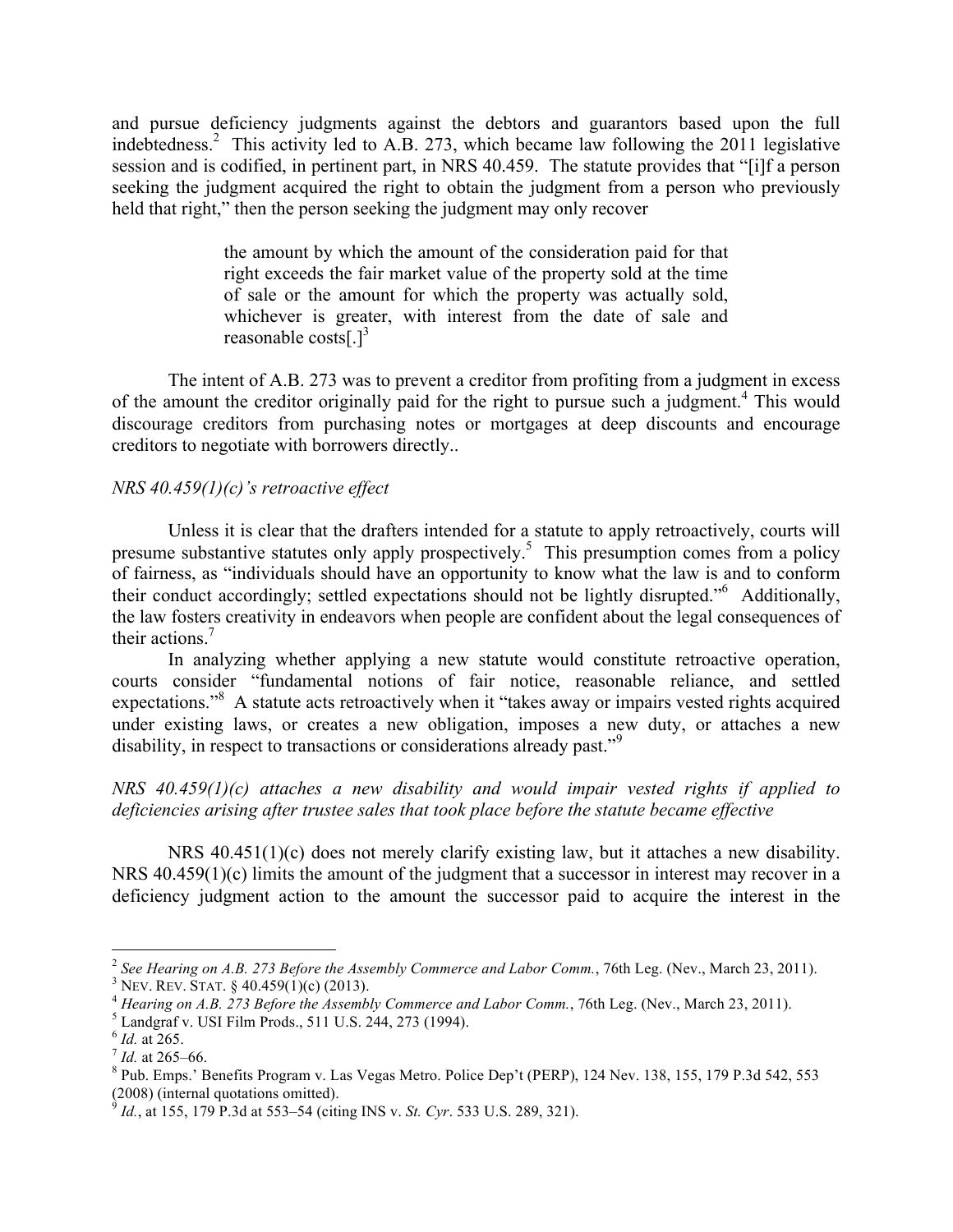obligation. In contrast, NRS 40.451 limits only the lien amount to the amount of consideration paid.

Further, the Court notes that "even if NRS 40.459(1)(c) had not changed the law as to deficiency judgment against borrowers, it clearly changed the law as to judgments against guarantors following a sale, pursuant to a judicial foreclosure or a trustee's sale." Pre-2011 guarantors of a note received no protection with any consideration-amount limit in the factors used to determine indebtedness. NRS  $40.459(1)(c)$  created a new limitation on the amount recoverable against guarantors. Thus, when a guarantor sells its right to obtain a judgment, and the successor decides to judicially foreclose or conduct a trustee's sale, the guarantor is given the same protections as borrowers. Therefore, "NRS 40.459(1)(c) is not simply a clarification of existing law, but is rather a new limitation on the amount that may be recovered in a deficiency judgment."

#### *The right to a deficiency judgment is a vested right*

The right to deficiency vests upon sale of the secured property. The trustee's sale date is used to determine both the fair market value and the trustee's sale price of the property securing the loan, which determines the deficiency amount.<sup>10</sup> Additionally, the right to receive proceeds from a foreclosure sale vests at the time of the foreclosure sale, and so it follows that the right to a judgment for the amount not received in a foreclosure sale vests on the trustee's sale date.<sup>11</sup> The trustee's sale commences the six-month limitations period for pursuing a deficiency judgment.<sup>12</sup> Thus, "applying NRS 40.459(1)(c) to deficiencies arising from sales that took place before that provision was enacted would affect vested rights."

#### *Application of NRS 40.459(1)(c) in this case would have a retroactive effect*

The Court relied on *Holloway v. Barrett*, a similar case in which a statute limited the amount of a deficiency judgment to the difference between the total amount owed on the loan and the fair market value of the property securing the loan.<sup>13</sup> In that case, the Court specifically did not consider applying the limitation to loans executed prior to the effective date of the statute even if the foreclosure sales occurred after the statute's effective date.<sup>14</sup> Based on that case, the Court concluded that statutes affecting deficiency judgments operate prospectively when the trustee's sale occurs after enactment, and retroactively when the trustee's sale occurs before enactment. Therefore, applying NRS 40.459(1)(c) here, where the trustee's sale occurred before the statute's enactment would require the Court to apply the statute retroactively.

#### *NRS 40.459(1)(c) may only apply prospectively*

The presumption against retroactive legislation is strong and the Nevada Supreme Court has historically disapproved of retroactive statutes, labeling them "odious and tyrannical."<sup>15</sup>

<sup>&</sup>lt;sup>10</sup> See NEV. REV. STAT. § 40.459(1) (2013).<br><sup>11</sup> NEV. REV. STAT. § 40.462(1) (2013).<br><sup>12</sup> NEV. REV. STAT. § 40.455(1) (2013).<br><sup>13</sup> Holloway v. Barrett, 87 Nev. 385, 387 n.1, 487 P.2d 501, 502 (1971).<br><sup>14</sup> Id. at 386-88,